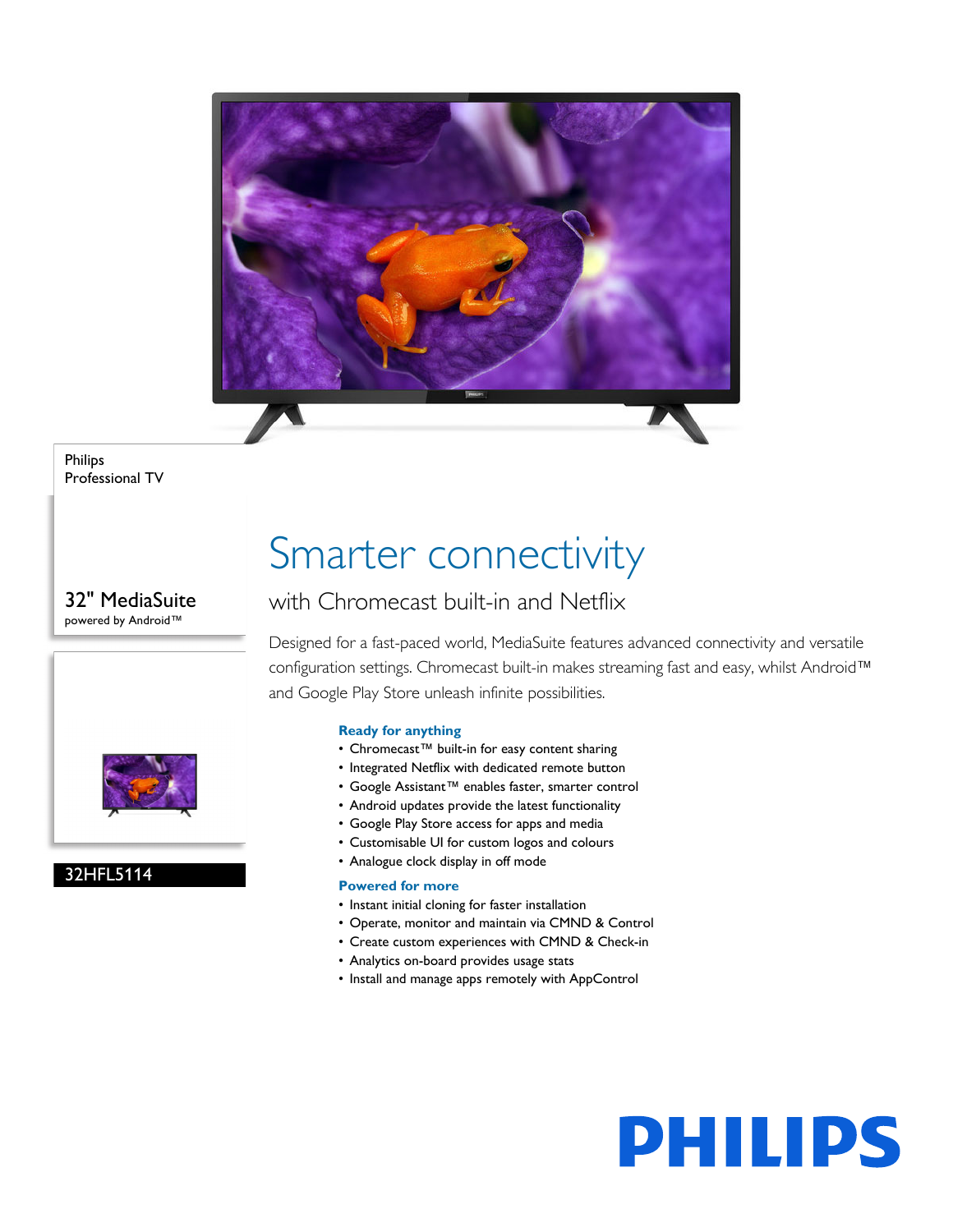### Professional TV 32" MediaSuite powered by Android™

### **Highlights**

### **Powered by Android**

Android-powered Philips Professional TVs are fast, versatile and easy to navigate. The TVs are optimised for native Android apps and you can install web apps directly to the display too. Automatic updates ensure apps stay up to date.

### **Chromecast built-in**

Enable instant, secure wireless casting of movies, presentations, and more from smart devices (mobiles, laptops, tablets) in up to 4K resolution. Chromecast is cost-effective, requires no extra hardware, and is secure for professional use. Users simply tap the Chromecast icon on their smart device to start streaming content from thousands of cast-enabled apps-their smart device becomes the remote.

#### **Google Play Store access**

Full access to the entire Google Play Store makes it easy to add apps, games, music, movies, and more to your Philips Professional Display. New business tools and extra entertainment options are added to the catalogue daily, ensuring that you always have access to the latest global trends.

### **Customisable UI**

Philips MediaSuite features a clear, easy-tonavigate user interface (UI) that can be customised with your own branding. Easily add your logo and colours to the search bar to increase the presence of your brand.

#### **Analytics on-board**

From hotel chain to sports bar, monitor how each Android-powered Philips MediaSuite TV in your fleet is being used. Find out how often specific channels are watched. Test the effectiveness of your advertising. Get the information you need to manage costs effectively, with easy access to screen-time data. Launch instant customer satisfaction surveys for valuable feedback from guests on the spot.

### **AppControl**

Take full, centralised control of the apps installed on your Philips Professional TVs. AppControl lets you install, delete, and manage apps on selected TVs or your entire network so that you can offer personalized experiences to your guests and customers-no matter how many TVs you are managing.

### **CMND & Control**

Run your display network over a local (LAN or RF) connection. CMND & Control allows you to perform vital functions like updating software and settings, as well as monitoring display status. Whether you're in charge of one TV or more, CMND & Control makes managing your fleet easy.

### **CMND & Check-in**

Make visitors feel welcome. CMND & Check-in lets you use individual information-such as name and language spoken-to create a personalized experience. Whether you're adding special touches for hotel guests, streamlining the billing process, or offering multiple channel packages.s

#### **Integrated Netflix**

Integrated Netflix access makes watching the latest movies and shows from your account easier, faster and more convenient. There's no need for any external players or satellite TV, which helps keep operational costs down and installations neat, whilst maintaining a modern look for your establishment. A dedicated Netflix button on the remote provides instant access for efficient usability. Terms and conditions apply for Netflix activation.

### **Google Assistant™**

Voice control and faster answers are here with the optional Google Assistant™ enabled remote control (22AV2025B/00). Open YouTube. Turn the volume up. Play your favourite songs, and get all the info you need such as weather updates, things to do, and even spoken translations in an instant. With Google Assistant™, the possibilities are endless.

androidty

Ohromecast built-in

**Extended** Lifetime

**Analytics** 

on-board

3114

Google Play